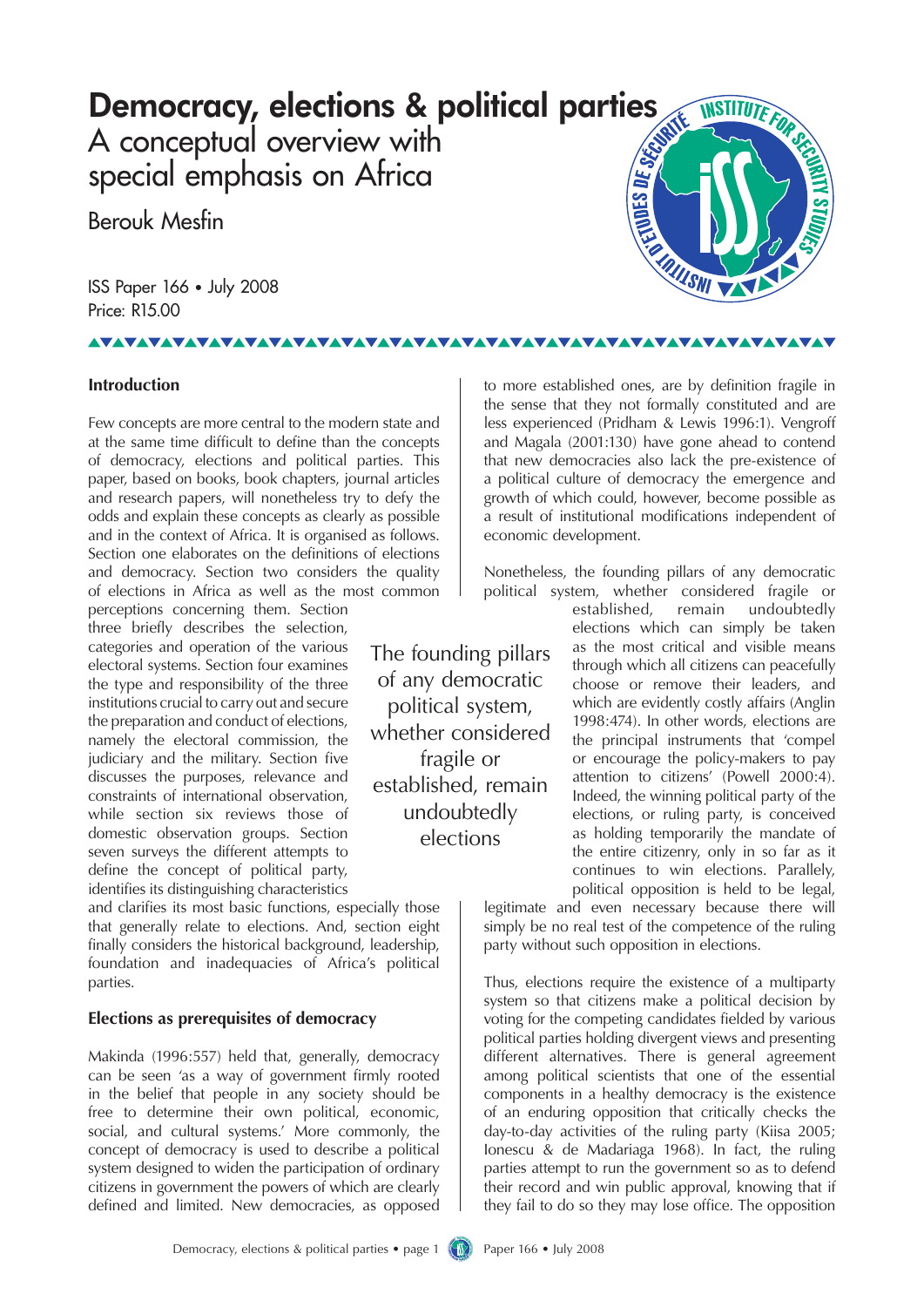parties point out defects in the ruling parties' public policies and make alternative proposals, hoping that the voters will entrust them with power in a four, five or six years time. 'The opposition, then, is essentially a government-in-waiting' (Kiisa 2005:3).

It follows that, in any political system, the democratic litmus test will be, by default, the peaceful changeover of government power with the opposition winning elections and constituting a government, and the ruling party quietly accepting the results and not responding with violence and intimidation. This has recently occurred in Zimbabwe where the ruling party accepted its defeat in the first round of the elections of 28 March 2008 with trepidation and almost immediately resorted to absurd retribution (Amnesty International 2008). Otherwise, as Mainwaring (2001:190) puts it, 'opportunities for new parties are restricted, not legally, but rather as a result of the low turnover.' Another form of test may be power-sharing (Budge & Keman 1990). Power-sharing arrangement is generally formed when the ruling party's confidence and legitimacy are severely weakened even though it remains strong enough to exercise control over the most important institutions. African elections

The creation of a power-sharing arrangement has the advantage of conferring some sort of legitimacy to the ruling party without discrediting the opposition. It might reduce the ruling party's fear of losing everything and fear of future reprisals while, at the same time, it might assuage the opposition's anxiety that the ruling party might have somehow rigged the elections. That is what occurred in Kenya after the 2007 elections, but only after the unexpected post-elections turmoil which killed 1 000 of its citizens, drove 300 000 from their

homes and constituted a considerable setback for its image as Africa's show case of democracy and stability. What is grave is that it may still prove to be more deceitful than genuine and may further undermine the already shaky faith of Kenyans in democracy (Chege, Mukele & Kabeberi 2007:3; Afrobarometer 2006).

#### **Elections in Africa**

The conventional wisdom holds that, despite the political overture of the 1990s, there is no place for democracy in Africa because of one-party dominance, restriction of civil liberties, monopolisation of the means of mass communication, marginalisation of civil society, detrimental economic indicators and disrupting foreign interference (Diamond 2008:7–9). A brief revisit of the last two variables is necessary. To be sure, African states have been continuously suffering from inflation and food shortages, inadequate reserves, external imbalances and the burden of debt servicing.

Furthermore, the United States and European states only require a simulacrum of democratic adherence to play down the anti-democratic practices carried out by African governments, and to even reward them with increased assistance. To make matters worse, 'many [African] citizens are beginning to perceive that democracy has distinctive shortcomings including unruly political discourse, a poor record of service delivery, and new opportunities for corruption' (Bratton 2007:5). Adhering to this line of argument developed by political scientists closely studying African politics, Joseph (1999:11) maintains that, in Africa,

the prime purpose of elections will remain the legitimation of whatever regime that currently holds governmental power … [and] are far from being autonomous operations: they reflect the character of the political order and especially the degree of risk incumbents are willing to tolerate.

According to these political scientists, African elections are, in simple terms, *window-dressing rituals* with

> no real political meaning other than the stuffing of the ballot boxes behind closed doors. They are just administrative formalities which have become standard *signs of good conduct* adopted by African governments to Western states and international institutions on which they are financially and politically dependent (Adejumobi 2000:66). Doubts have even sprung up whether multiparty systems are altogether appropriate to the highly divided societies of Africa (Young 1993:301), and cynicism has won the day with contentions that, in Africa, 'a flawed election may be preferable to no election at all' (Anglin 1998:474). More expressively, Chabal (2001:3) has

written that multiparty competition has not improved accountability, with the exception of Botswana and most notably the island states of Cape Verde and Mauritius, and that it has not led to more sustained economic development.

In Africa where most states are undeniably plural societies marked by deep cleavages among a diversity of ethnic groups (Erdmann & Basedau 2007:15), elections seem to provide the opportunity to legitimise the political and economic pre-eminence of one group, to reward supporters of that group and compel them to adopt greater political conformity, and to reimpose a firm hand on challenging elements within or outside that group (Young 1993:305). In other words, they seem to merely represent an artificial exercise the results of which are instinctively manipulated by a ruling party in order to prevent opposition political parties winning elections despite the fact that citizens might courageously vote for change (Monga 1997:51; Bratton

are just administrative formalities which have become standard signs of good conduct adopted by governments to Western states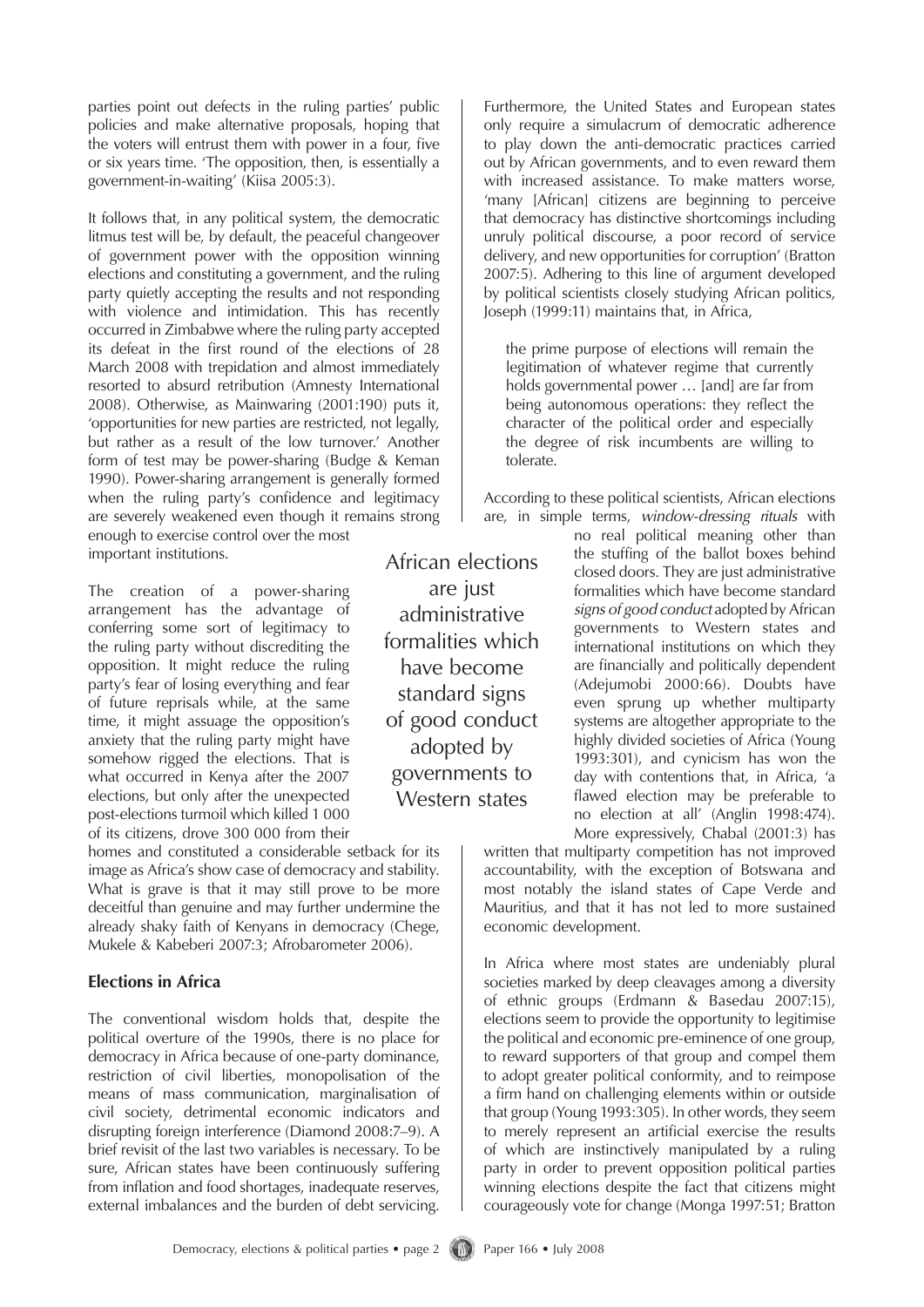& Van de Walle 1997:234–235). The cumulative effect of such a misdemeanour will be, unfortunately, political uncertainty and the sharpening of ethnic politics which will, in turn, inspire the widespread disillusionment of Africa's citizens who will be forced to rethink that the solution to prevailing problems cannot be found within the framework of democracy.

### **Electoral systems**

Nohlen (1996:20) posits that electoral systems determine 'the rules according to which the voters may express their political preferences and according to which it is possible to convert votes into parliamentary seats or in government posts.' Electoral systems are by no means uniform and identical, and the selection of one type of electoral systems depends on two important variables. On the one hand, the content and design of competing electoral systems depend on the sociocultural, historical, geographic, economic and political conditions of a given state. On the other hand, they just constitute one method determining the nature of the prevailing political system, including its inclusivity

towards 'groups that had previously been locked in conflict' (Chege, Mukele & Kabeberi 2007:4), and also the overall shape of the party system, including the way political parties organise and operate internally (Rakner & Svåsand 2007:6).

In the established democracies, alternative electoral systems result from the choice by political parties which is predictably based on each alternative system's expected effects, both immediate and long-term, on their electoral selfinterests (Benoit 2004:367). In emerging democracies, on the contrary, what form of electoral system is most appropriate for

the consolidation of democratic rule is rarely debated among political leaders, electoral administrators and civil society elements (Barkan, Densham & Rushton 2006:926). In fact, particularly in Africa, Rakner and Svåsand (2007:6) made it clear that

unlike more established democratic systems, we observe that while the electoral formula impacts on the form of representation of parties in the legislature, other factors, like the importance of presidential rule, the regional distribution of voters, and manipulation of constituency design also impact on party representation and contribute to the observed dominance of one party.

Electoral systems are broadly grouped into three major categories with their own variations: the *plurality system*, the *majority system* and the *proportional representation system*. The *plurality system* is variously called first-past-the-post or winner-takes-all. This system is based on territorially demarcated single member constituencies, with the candidate or party getting the greater number of votes winning in only one round even if the proportion of the votes gained does not constitute a majority (Shively 1999:210). Murithi 2000:3), however, holds that this system constitutes both a structural inadequacy and an obstacle to democracy in Africa's highly ethnicised politics as the votes cast for the losers are considered wasted in the sense that they do not serve as effective instruments for expressing the voters' will. The *majority system* is a modification of the *plurality system* as the candidate only wins if he or she receives an absolute majority of the votes cast in the constituency, that is, one more than 50 % of the total votes cast (Bauer 2001:108–109). An effect of both the *plurality system* and the *majority system* is that they tend to exaggerate the parliamentary representation of the largest political party (Rakner & Svåsand 2007:6).

The *proportional representation system* treats the entire state as one constituency or provides for multimember

> constituencies. The purpose of this system is to ensure that all political parties are guaranteed a place in legislatures. It is perceived as constituting 'the most adequate system to govern any society with a high degree of segmentation' (Boix 1999:613), although it may also entrench political engagement along ethnic lines if it does not take into account the existing political traditions and the degree of civic and voter education so crucial to its effectiveness (Murithi 2000:6). Under the *proportional representation system*, there are two variations namely the *single transferable vote* and the *party list system*. The *single transferable vote* emphasises the personal rather than

the territorial principle and provides for a candidate to obtain a quota of votes which is approximately the number of votes equal to the total votes cast divided by the number of seats to be filled. In the *party list system*, each competing party receives a specific percentage of seats proportional to the total number of votes gained (Bauer 2001:109).

### **The institutional framework**

Pastor (1999:75) points out that whether 'an election is a source of peaceful change or a cause of serious instability' mainly depends on the character, competence and composition of a number of institutions. Sundhaussen (1998:331), however, cautions that 'older states have had centuries to build [and sustain] the institutions that suited their political culture, but that new states have to do this in a hurry.' All things considered, the most important institution is the electoral commission, which is the permanently functioning institution charged

determine the rules according to which the voters may express their political preferences

Electoral systems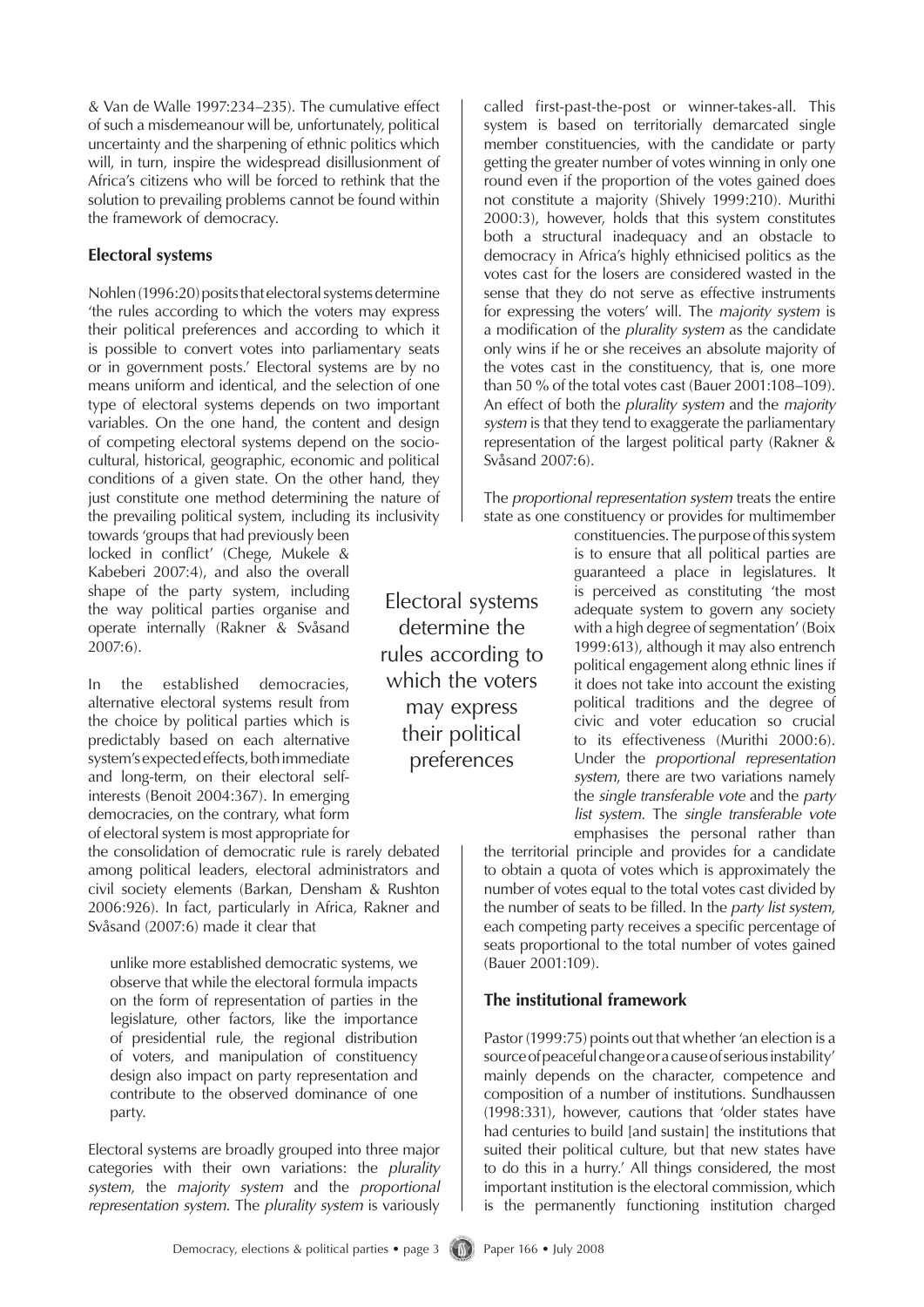with the task of preparing and conducting elections. Goodwin-Gill (1994:41) observes that institutions such as the electoral commission ought to be 'independent, competent and perceived as completely fair by all the candidates and parties participating in the [electoral] process.' Furthermore, the electoral commission's standing will depend on its ability, including resources and real legal prerogative, to impartially handle election-related complaints and effectively redress irregularities, thus effectively facilitating the resolution of a Kenya-like electoral dispute which can easily speed out of control.

Only in this way, can electoral commission build the confidence of the electorate and political parties alike which is essential to generate a credible electoral process. However, in Africa's nascent and fragile democracies, the responsibility for elections is usually conferred to an institution which is not properly insulated from the political pressure and control of political forces, especially the ruling party which has a special interest in the outcome of elections (Pastor 1999:80). This is particularly true in Kenya where the Electoral Commission was 'long ago captured by the leadership of Kenya's ethnically driven political party oligarchs' (Nyamwamu 2008:4). In fact, Nyamwamu (2008:4) charges that, during the 2007 Kenyan elections, the Electoral Commission

found itself totally impotent to resolve a simple dispute over the election results even when the Commission's chairman [Samuel Kivuitu] had for days been on national TV asserting that the electoral results were being cooked by his [own] officials.

Similarly, African states have struggled to ensure the existence of an independent and effective judiciary. The structure, authority, effectiveness and independence of the African judiciary were seriously constrained, from the start, by the structural conditions and practices inherited from the colonial era (Joireman 2001:576– 577). There has been, thereafter, little public confidence in the judiciary which, in due course, 'served as passive instruments of legitimation for authoritarian regimes' (Prempeh 2001:260). More recently, because of the growing uncertainty about electoral results, ruling parties have attempted to perpetuate their control over the judiciary and increase the likelihood of judicial decisions that favour their self-interests, further undermining the institution's effectiveness as well as legitimacy in the eyes of many citizens.

Thus, African judges have had to operate in an atmosphere in which the pressure of undue influence from the ruling party is explicit, rendering them unwilling to reach decisions which might be seen as critical of the ruling party. Furthermore, they are appointed, transferred or removed at will, work without computers and other adequate stationary, and have very limited access to updated legal information. What's worse is that the wide majority of the citizenry has very limited access to even such an ineffective judiciary (Ndulo 2008:91). Taking into account all these shortcomings, African states have enshrined in their constitutions the principles of independence of the judiciary, with southern Africa providing the best example in this regard (Madhuku 2002:233–234). Ndulo (2008:81) specifies the two most important principles of judicial independence as follows

(a) that judicial power must exist as a power separate from and independent of, executive and legislative power, and (b) judicial power must repose in the judiciary as a separate organ of government, composed of persons different from, and independent of those who compose the executive and legislature.

In view of that, the judiciary should operate independently from undue pressures of the executive, legislature and political parties. An independent judiciary should also have financial autonomy to fulfil its own priorities and sufficient resources to offer the appropriate salaries and benefits which are needed to attract qualified candidates (Prempeh 2008:106; Ndulo 2008:87; Madhuku 2002:244). The appointment and removal of judges should be objective and based on merit in order to enhance transparency and attain legitimacy in the eyes of the citizenry. Prempeh (2001:270–271) suggested that the main political parties which are represented in national politics should be involved in the appointment process. He reiterated that judges who are selected almost exclusively by the ruling party are less likely to fearlessly apply the law in case of breaches by their benefactors in that party. All things considered, only an independent judiciary 'can effectively review governmental acts and ensure the constitutional guarantee of human rights' (Ndulo 2008:81). It could also, as the Malawian case aptly demonstrates it,

sanction violations of electoral rules … hinder self-serving alterations of the legal and institutional framework of the elections and preserve space for actors in the political and civil society to perform a meaningful role in the electoral process … diffuse tension, for example when electoral results are disputed, by providing an arena where the contesting parties can fight out their battles through their lawyers (Gloppen & Kanyongolo 2004:31).

An institution equally important as the electoral commission and the judiciary for the successful conduct of elections and working of democracy is the military. The military is the institution which has the monopoly over the control and use of the physical instruments of violence, and enjoys a relatively high degree of discipline, single-mindedness and centralisation of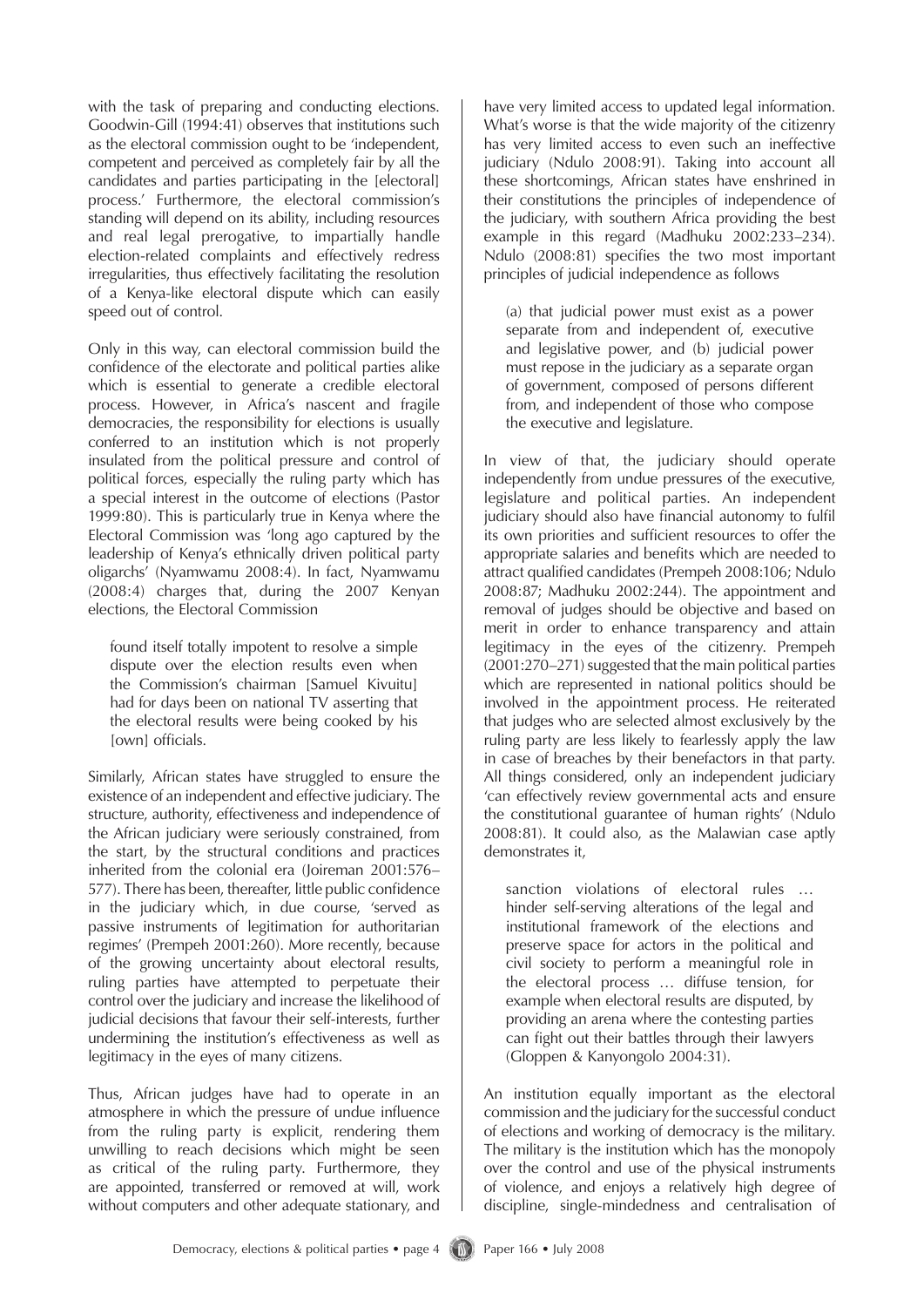authority. Also, the military has a wealth of information which enables it to have the most rationally calculating view towards national problems (Finer 1962:6–13; Kummel & Von Bredow 2000; Janowitz 1977). Civilian supremacy over the military is an essential requirement to the functioning of any democracy. Under such a system of civilian supremacy, the military is allowed to develop professionally and obliged to strictly remain politically neutral. A professional military would carry out the objectives and policies set out by any legitimate civilian group that wields state power as is still the case in Senegal (Vengroff & Magala 2001:149).

But, as Kohn (2001:76) points it out, in fragile democracies, the military has 'been deeply involved in politics, sometimes preying on society rather than protecting it.' In fact, especially in Africa, the ruling party attempts to guarantee a loyal and pliable military through a biased system of recruitment, reward and deprivation in order to ensure its political longetivity (Bratton & Van de Walle 1997:245; Monga 1999:58). For instance, during the run-up to the Zimbabwean

elections of 28 March 2008, General Constantine Chiwenga, the Commander of the Zimbabwe Defence Forces, outright declared that his troops 'will not respect any president other than Robert Mugabe' (UN Integrated Regional Information Networks 2008:1). The danger is that the military, recognising this dependence, might be tempted to ease out the ruling party after decrying deteriorating socioeconomic conditions, stacking the courts with its cronies, pretending to be above the fray and arranging rigged elections (Monga 1999:58). Thus, Kohn (2001:279–280) argues in detail that

every effort must be made to limit the military to external defense so

that it functions as a representative of the whole society, acting in the best interest of the whole nation. Only in the direst of emergencies should military forces be used to secure internal order; they must see themselves, and be seen, as the guardians and not the oppressors of the people … Tasking the military with everyday law enforcement, as opposed to maintaining order as a last resort, pits the military against the people, with a loss of trust and confidence, eventual alienation on both sides, and a diminishing civilian control.

#### **International observation**

The prospects for genuine elections can be further enhanced by international observation which literally means gathering information, by a group of monitors and election experts established by an international organisation or foreign non-governmental organisations, about 'every aspect of the organisation and conduct of an election, including the functioning of the national electoral commission, the registration of voters, the course of the campaign, the poll itself, the counting of the ballots, and the compilation of the results' (Anglin 1998:487). Abbink (2000:11) asserts that it also involves making an informed judgment regarding whether 'elections have been conducive to the establishment of democracy.'

At a minimum, a well-organised team of international observers can detect organised efforts at fraud in the balloting and counting process (Garber, McCoy & Pastor 1991:107; Pastor 1999:129; Van Cranenburgh 2000:28), and thus make sure that electoral outcomes somewhat reflect the views of the voters. What's more, the mere presence of international observers can provide voters a sense of security and a reassurance regarding the secrecy of the ballot and the efficacy of the entire electoral process (Garber, McCoy & Pastor 1991:107; Garber & Bjornlund 1992:13). At times, international observers can go further, helping mutually suspicious sides to negotiate acceptable terms

of the electoral game (Pastor 1999:131).

Pastor (1999:131) points out that, to fulfil the above functions or expectations, international observers need 'to have the stature and credibility or the access to the [particular] country's leadership … [and the] ability to separate the technical from the political side of problems.' Also, they can encourage all sides to accept the election results, if they are internationally respectable, in order to preserve the credibility and legitimacy of the declared victor in a polarised contest (Pastor 1999:129). Pastor (1999:134) goes further and argues that international observers can

even mediate the implementation of settlements, thus facilitating 'the political evolution of parties which [may] lack experience in democratic compromise,' and, in the process, 'promoting confidence in the [electoral] process and easing the mutual distrust that might otherwise come into full blown conflict' (Garber, McCoy & Pastor 1991:107).

Nonetheless, international observation is constrained by certain factors. In the first place, it is quite difficult for international observers to answer effectively the question whether elections were free and fair, two issues which cannot be easily distinguished and are rather subject to controversy (Bauer 2001; Goodwin-Gill 1994; Elklit & Svensson 2001). For instance, international observers described Malawi's 1994 elections as *free and fair*, its 1999 elections as *substantially free and fair* and its 2004 general elections as *free but not fair* (Rakner & Svåsand 2005:16). For that reason, Van Cranenburgh (2000:29) asserts that the declarations of international

team of international observers can detect organised efforts at fraud in the balloting and counting process

A well-organised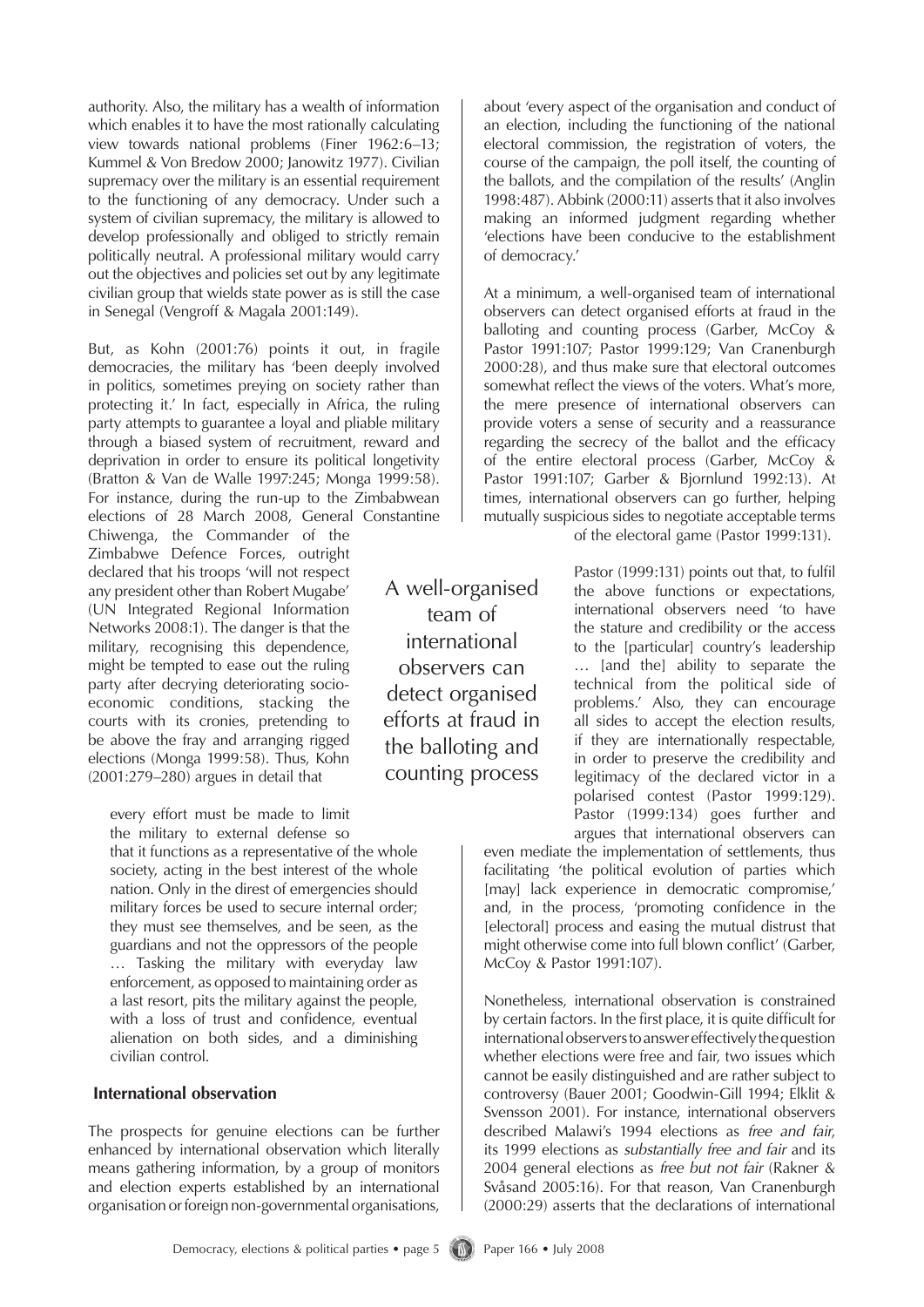observers must be 'founded on sufficient factual data.' Pastor (1999:131) supports this assumption by stating that observers need

to evaluate the entire electoral process. Irregularities of some kind occur, and the problem is to try to determine a pattern to the irregularities that could have biased the election in favour of a particular party.

The international observers also have to take into account the potential impact which their declarations can have on the overall political process and on the attitudes of ordinary citizens (Abbink 2000:11). Indeed, it is usually tempting for international observers to declare most elections free and fair, simply because to do otherwise would be predictably destabilising, and because it would be costly and politically near-impossible to redo elections from scratch. Lastly, international observers may not be entirely familiar with the unique history, socio-cultural outlook, demographic diversity, local languages, communication infrastructure, resource distribution, institutional development, prevailing political conditions and urgent security

concerns of the state in which the particular elections are being held.

#### **Domestic observation**

Domestic observation groups refer to those groups which originate within the state where the elections are being held and include independently operated nongovernmental organisations, churches, human rights bodies, trade unions, women and student organisations. Geisler (1993:634) believes that their most likely objective is 'to represent the electorate, both in their broad-based composition as well as in their mandate,

and [that] they have a very large constituency.' They may be more interested in the election process itself rather than its outcome, and may be engaged in civic education programs. Indeed, Geisler (1993:634) holds that 'their observation and monitoring is a continuum which covers the entire democratic process of which they are a part, and therefore does not stop after the elections.' They may address substantive political and legal issues that go beyond Election Day and stretch from the post-elections period to the run-up to the next elections. They may even recommend specific changes in the election law and procedures as they are designed in the abstract and also as they operate in practice. They may also address the composition, organisation, responsibilities and performance of the electoral commission including the efficiency, motivation and integrity of its personnel.

Anglin (1998:491–492) contends that, when compared to international observation, domestic observation

Domestic observation groups are more interested in the election process itself rather than its outcome

groups are 'more cost-effective, more knowledgeable, linguistically more mobile, available for longer periods, and perhaps more observant of what really matters.' The main concerns regarding domestic observation groups, which are not always viewed benignly by African governments, are their independence and credibility. To be credible, it is crucial for these groups to remain impartial at all times during the entire electoral process, despite enduring budgetary constraints, the existence of a potentially disenabling legal environment and the apparent absence of standards to determine the freeness and fairness of elections. They may, however, 'typically rely heavily on outside support' (Anglin 1998:474) and may thus be tied to the organisation that has funded their operation, with their final reports occasionally tailored to the requirements of that particular funding source.

## **Definition, characteristics and functions of political parties**

A prominent writer took political party as 'a fighting organisation in the political sense of the word' (Michels

1962:78), while another author defined it as 'any political group that presents at elections, and is capable of placing through elections, candidates for public office' (Sartori 1976:64). Ware (1995:5) suggested that it is 'an institution that seeks influence in a state, often by attempting to occupy positions in government, and usually consists of more than a single interest in the society and so to some degree attempts to aggregate interests.' Considered to be an authority on political parties, Duverger (1962:17) stated that a political party is 'not a community but a collection of communities, a union of small groups dispersed throughout the country.'

All these definitions offer valuable insights. They all use the concept of political party to designate a nationally and locally articulated political institution that has the ability to engage in political recruitment, to contest elections, to win maximum support at these elections, to control the decision-making positions and personnel of a government, and to make concerted efforts to implement a broad range of public policies (LaPalombara & Weiner 1966:29). It should be noted that, notwithstanding the above-mentioned attempts, no clear and agreed-on definition has been discovered and won acceptance in academic circles (Bell 1981:3; Blondel 1978:13). All in all, a political party is a political institution that has a number of identifiable characteristics.

First and foremost, a political party is established by like-minded individuals, with a common set of beliefs and agreeing on important matters of public policy.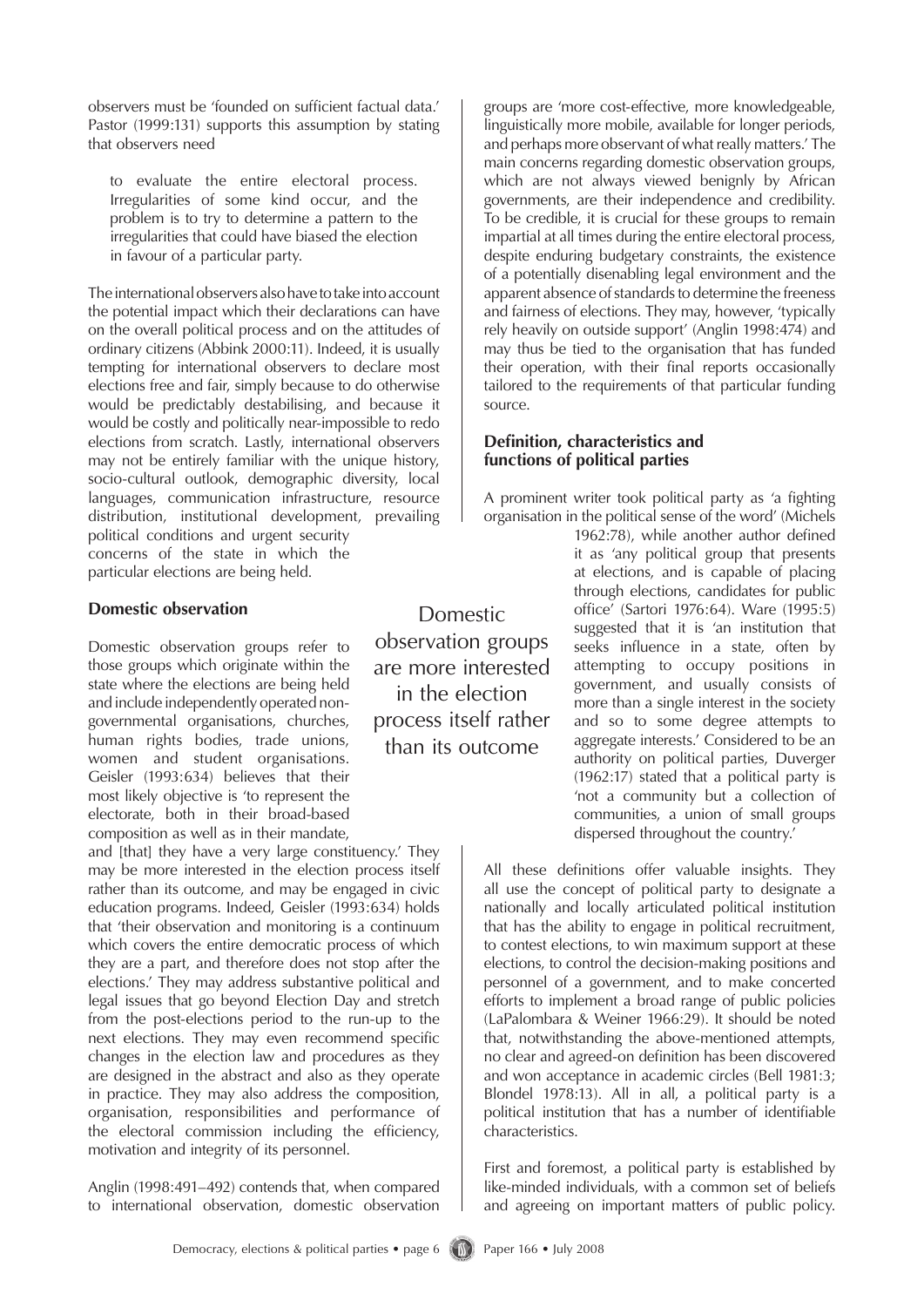These individuals are, in a self-conscious manner, determined to gain and hold power on their own or in coalition with other political parties (Shively 1999:224; LaPalombara & Weiner 1966:6; Budge & Keman 1990:10). Furthermore, a political party has a recognised degree of permanence and continuity, its expected life span not depending on the life span of its leaders or founders (Bell 1981:3; Monga 1999:49). Bell (1981:3) adds that each political party possesses a 'distinctive label which distinguishes it from other political groupings.' Moreover, a political party is linked in an organised way to a variable number of citizens, and has a stable structure founded on two levels. On the one hand, there is the national level which operates in the name of the entire political party and where the major decisions are made. On the other hand, there is a subordinate local level geographically dispersed but directly answerable to the national level (LaPalombara & Weiner 1966:6). The relationship between the two levels is by nature diverse and subject to changes in conditions.

Having specified the definition and characteristics of a

political party, it is useful to offer some generalisations about its diverse functions in a democratic political system. Indeed, in the course of their competition with one another during the electoral process, political parties perform certain functions without which democracy could hardly exist. Andrain and Apter (1995:145) believe that the primary function of political parties is to 'give voters a choice of candidates who become legislators and executive officials.' And, as Ball (1981:4) points it out, political parties provide the electorate some guidance concerning the different programmes and public policies which candidates commit themselves to pursue. They also

attempt to interest ordinary citizens on the issues of a campaign, and to stimulate them to go out to the polls and vote, thus practically engaging in the mobilisation of the entire citizenry (Shively, 1999:227).

Furthermore, political parties recruit young leaders, train and give them experience, and gradually move them to positions of greater responsibility (Shively 1999:227–229; Andrain & Apter 1995:145). Moreover, political parties help to articulate different interests, and, as Andrain and Apter (1995:146) described it, to 'reconcile the conflicting policy preferences of adverse social groups.' Political parties disseminate political ideas, ideologies and programmes. They help members and citizens alike to interpret political information and events, organising or participating in political meetings and discussions on a wide range of political, economic and social issues (Andrain & Apter 1995:146). Finally, depending on their electoral success, some political parties manage the different branches of government,

and shape the formulation and execution of public policies (Andrain & Apter 1995:145).

#### **Anatomy of African political parties**

Historically, political parties in Africa emerged as nationalist movements the ultimate objective of which was to attain independence from the political, economic and military domination of European colonial powers. Hodgkin (1961:93) clearly indicates that most of these political parties had a rudimentary form of organisation with the three highest political bodies being the party leader, a central committee or *bureau politique* and an executive committee, which were typically complemented by a National Congress or Conference, different local branches at the bottom and representatives of mass associations of women, workers and the youth. Zolberg (1966:33–35) notes that they were also endowed with a pyramidal and centralised structure having 'a relatively large head in the capital and fairly rudimentary limbs,' and that they were created in a very short time span and led by 'strong personalities with great political acumen and determination.'

> Just after independence, these leaders, representing one particular region or ethnic group, sought to impose and justify a largely discredited one-party system which was, nonetheless, 'accepted and justified as the best solution by the international community and by academia, since the priority was [to protect] the political order against the risk of disorderly mobilisation of grievances' (Gentili 2005:4). Thus, political parties lost all importance as democratic institutions and became tools for authoritarian leaders who articulated the parties' priorities as well

as governments' policies, and later on became only interested in the inviolability of their monopoly on power (Morrison 2004:421). This was notably the case in Ghana with Nkrumah, in Cote d'Ivoire with Houphouet-Boigny, in Tunisia with Bourguiba, in Kenya with Kenyatta, in Malawi with Banda, in Zambia with Kaunda, in Cameroon with Ahidjo, in Guinea with Sékou Touré, in Tanzania with Nyerere and in Senegal with Senghor. It is, still and more disastrously, the case in Zimbabwe with Mugabe. It follows that African states and their citizens were forced to rapidly put up with 'the development of a single, not plural, political logic' (Chabal 2001:10).

Bogaards (2004:192) acknowledges that, since then, one central feature of African political parties has been the dominance of one political party which has a grip on the majority of legislative seats and intentionally governs alone. Such dominant parties are mostly advantaged because they will have unfettered access

Democracy, elections & political parties • page 7 (1) Paper 166 • July 2008

The primary function of political parties is to give voters a choice of candidates who become legislators and executive officials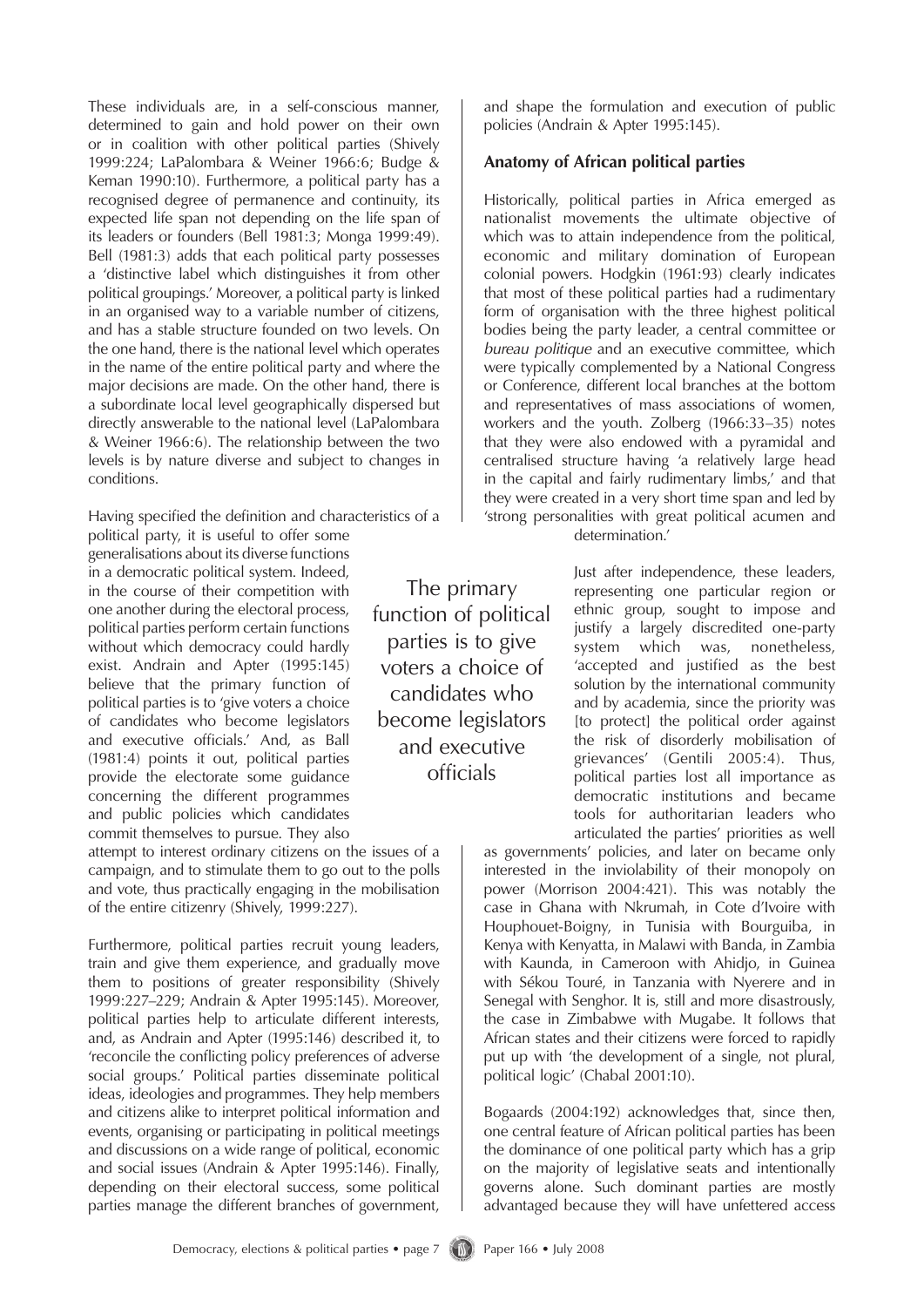to and make use of the state resources at their disposal for party financing and other political purposes. Such purposes include de-legitmising and squeesing out the opposition parties as well as undermining their potentially constructive engagement, and may directly result in the detrimental duplication of ruling party and state power. Ottaway (1999:311) draws attention to another central feature when she asserts that longstanding and emergent political parties are, both overtly or covertly, ethnically defined. They tend to solely represent and protect the interests of their respective ethnic groups (Erdmann & Basedau 2007:15–18), especially when elections are close by. This view is echoed by Nyamwamu (2008:3) who raises the compelling case of Kenya where

once the electorate has secured their elite in power through their ethnic votes, their elite discard them, forget them and cut the bridge for the next five years. In the long run, the elite have structured and organised the elections to become a mere ethnic census.

Basedau and Stroh (2008:23) further point out that all African political parties correspondingly display weak roots in society and a very low level of institutionalisation. Rakner and Svåsand (2007:14) went on to explain that

rather than being developed as organisations, parties appear as useful vehicles for ambitious politicians … The consequence of the personalistic nature of parties is that they are not likely to become institutionalised as organisations. Instead, the party leaders use the party to mobilise sufficient support from the electorate in order to bargain with other party leaders for the dispersion of public goods.

Nowhere is the trend described in the previous quotation more apparent than with the numerous opposition parties which have failed, in many respects, to mount a strong and effective challenge to the dominant political parties in Africa. Indeed, only in a few cases such as Kenya, Senegal and Zambia, opposition parties have won elections and constituted governments. However, based on the experience of these same states, it is possible to argue that opposition parties display a striking degree of continuity with their predecessors, eventually until retribution catches up with them too. Indeed, after they taste the forbidden apple of power, they reconstitute the conditions for the unfavourable participation of an organized and concerted opposition in the run-up to elections and then involve in direct rigging. Diamond (2008:8) provides the rather disappointing example of Senegal where

when longtime opposition leader, Abdoulaye Wade, won the presidency in 2000, ending four decades of Socialist Party rule, there were high hopes for a new era of democracy, built on some of the continent's oldest traditions of pluralism and liberal thought. But increasingly, the aging President Wade drew power and resources into his own hands and those of his family. In the years leading up to Wade's reelection in 2007, journalists, political activists, singers, and *marabouts* (Muslim spiritual leaders) who criticized Wade or supported the opposition were subjected to physical intimidation and violence. Critics charge the election was marred by vote-buying, multiple voting, and obstruction of opposition voting.

Ottaway (1999:311) left little doubt about the fact that African opposition parties are not formed and united on the basis of distinct public policies, in fact lacking the time and experience to prepare distinguishable and realistic programmes. They are also prone to demagoguery and just build on promises to get rid of the ruling parties which they regard as enemies, on the basis of both ethnicity which remains an important factor in African electoral politics and the stumbling blocks which they face. These opposition parties are, indeed, exposed to manipulation and repression which differ only in degree not in kind across African states. Accordingly, they remain disturbingly weak in terms of subordination to unaccountable leaders mainly interested in 'grabbing a few crumbs of the national pie,' insufficient territorial coverage and organisational capacity specifically between elections, unsatisfactory ideological orientation and programmatic appeal, chronic factionalism, lack of systematic count of members who are few in number, poor funding base, lack of access to media and disunity among themselves (Monga 1999:49–50; Simutanyi 2005:2; Patel 2005; Elisher 2008). All these factors account for the decision by opposition parties to either participate or boycott elections, for their usually poor showing during these elections and even for their inability to stand the test of time. Lindberg (2006:128) is correct when he ascertains that

the participation by opposition parties in free and fair elections may seem a given, just as a boycott may be expected when a ruling regime sets up an orchestrated façade of elections. But opposition parties may participate even when elections stand no chance of being free and fair or legitimate in order to press authoritarian rulers for further concessions and can also stage boycotts in legitimate elections in hopes of discrediting a ruling regime when they stand no chance of winning.

#### **Conclusion**

It follows that a number of points are in order. On the one hand, the conceptual assumptions and arguments presented in this paper are not meant to conceal, by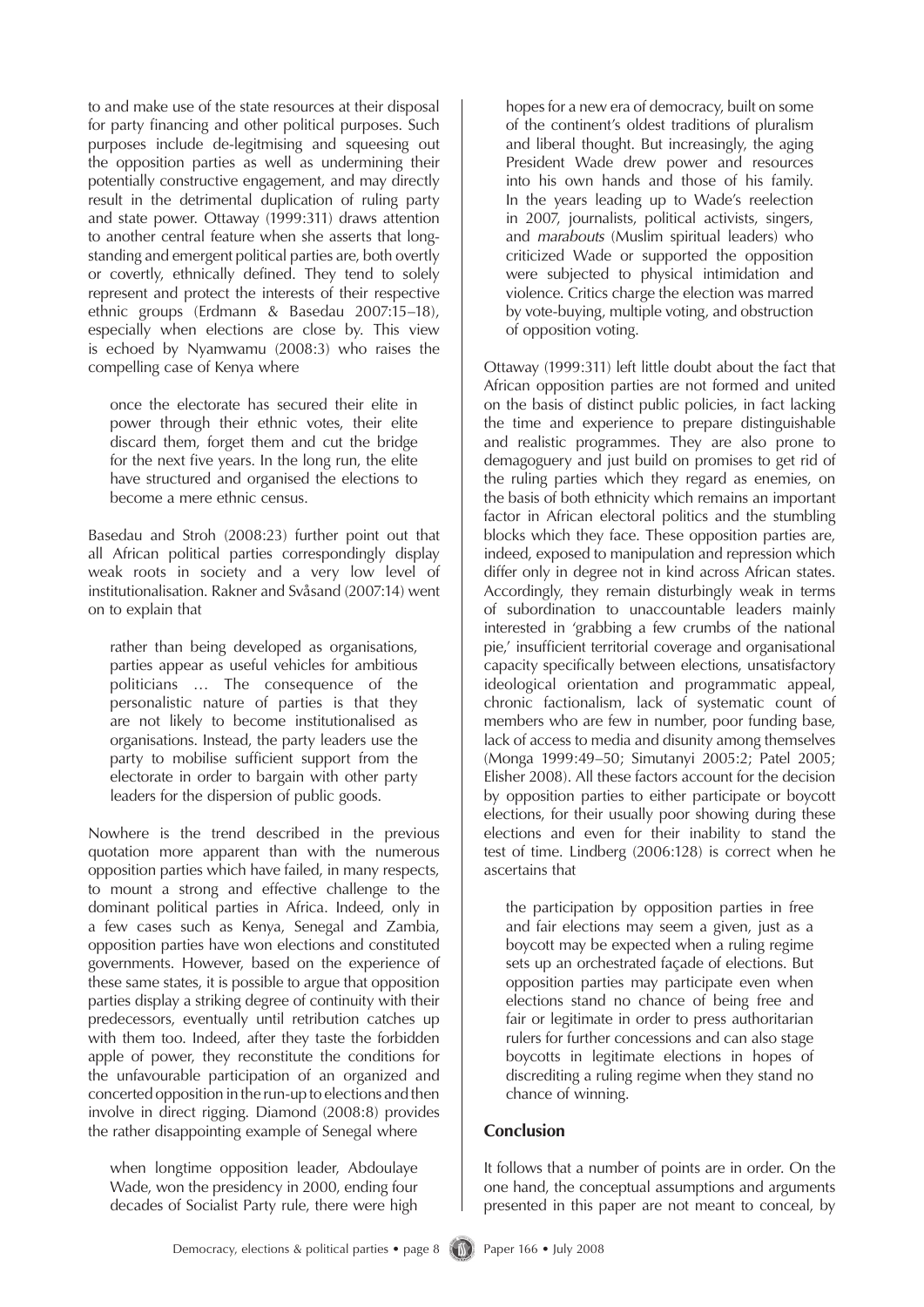raising the bar to conventionally Western standards, the handful of cases where meaningful and unprecedented changes were effected in Africa through relatively competitive multiparty elections (Benin and Zambia in 1991, Mali in 1992, South Africa and Malawi in 1994, Ghana and Senegal in 2000, Kenya in 2002). Bratton and Van de Walle (1997:180) argue that additional evidence of such changes can be found 'in the persistence of popular protest in the aftermath of flawed or blocked political transition.' For democracy to be strongly implemented in Africa, these kinds of changes constitute an inevitable prerequisite. However, Suttner (2003:10) notes that the changes have, so far, 'not created the social forces that could break the thrall of the dominant type of politics … [which] continues to exclude meaningful popular participation and, in most cases, retains the distribution of spoils as a fundamental basis of African politics.'

On the other hand, as mentioned in this paper which makes no pretense of comprehensiveness, these suppositions reaffirm the idea that substantial democracy necessitates more than the conduct of *elections without choice* or *caricature elections* (Adejumobi 2000:70). It requires the careful selection of the fairest and most efficient electoral system which should mainly ensure the systematic and regular conduct of elections, the non-discriminatory allocation of votes and the broadest possible representation of all existing political parties. It also requires the state-wide operation of dependable and down-to-earth domestic observation groups. These groups could assist in the preparation and conduct of elections, thus reducing the need for international observation which has become, over time and unconstructively, the most publicised feature of African elections. And, it especially requires the sustainability of de-ethnicised political parties which are diligently involved in mobilising popular support, in linking the demands of all citizens and different groups to political agendas, and in forming either a reasonably institutionalised government or a convincingly effective opposition.

#### **Bibliography**

- Abbink, J. 2000. The organisation and observation of elections in Federal Ethiopia. In J. Abbink and G. Hesseling (eds), *Election observation and democratisation in Africa*. London: MacMillan Press.
- Adejumobi, S. 2000. Elections in Africa: a fading shadow of democracy? *International Political Science Review*, 21(1):59–73.
- Afrobarometer. 2006. Kenyans and democracy: sustained support of the principle, but waning satisfaction with the practice. Afrobarometer Briefing Paper no. 25.
- Amnesty International 2008. Zimbabwe: a trail of violence after the ballot. Report, United Kingdom.
- Andrain, C. and Apter, D. 1996. *Political protest and social change: analysing politics*. New York: New York University Press.
- Anglin, D. 1998. International election monitoring: the African experience. *African Affairs*, 97(389):471–495.
- Ball, A. 1981. *British political parties: the emergence of a modern party system*. London: MacMillan Press.
- Barkan, J., Densham, P. and Rushton, G. 2006. Space matters: designing better electoral systems for emerging democracies. *American Journal of Political Science*, 50(4):926–939.
- Basedau, M. and Stroh, A. 2008. Measuring party institutionalisation in developing countries: a new research instrument applied to 28 African political parties. German Institute for Global Area Studies Working Paper no. 69.
- Bauer, C. 2001. The 1994 and 1999 electoral process/systems: promoting democracy in South Africa. *African Journal of Political Science*, 6(1):105–122.
- Benoit, K. 2004. Models of electoral system change. *Electoral Studies*, 23:363–389.
- Blondel, J. 1978. *Political parties: a genuine case for discontent*. London: Wildwood House.
- Boix, C. 1999. Setting the rules of the game: the choice of electoral systems in advanced democracies. *The American Political Science Review*, 93(3):609–624.
- Bogaards, M. 2004. Counting parties and identifying dominant party systems in Africa. *European Journal of Political Research*, 43:173–197.
- Bratton, M. 2007. Institutionalising democracy in Africa: formal or informal? Paper presented at the Princeton Institute for International and Regional Studies, United States.
- Bratton, M. and Van de Walle, N. 1997. *Democratic experiments in Africa: regime transition in comparative perspective*. New York: Cambridge University Press.
- Budge, I. and Keman, H. 1990. *Parties and democracy: coalition formation and government functioning in twenty states*. Oxford: Oxford University Press.
- Chabal, P. 2001. Can democracy prevent conflicts in Africa? Paper presented at the Bergen Seminar on Development, Norway.
- Chege, M., Mukele, G and Kabeberi, N. 2007. The electoral system and multipartism in Kenya. Hanns Seidel Foundation, Kenya.
- Diamond, L. 2008. The state of democracy in Africa. In National Intelligence Council (ed), *Democratization in Africa: what progress toward institutionalisation?*  Conference Report.

Duverger, M. 1963. *Political parties*. New York: John Wiley.

- Elisher, S. 2008. Ethnic coalitions of convenience and commitment: political parties and party systems in Kenya. German Institute for Global Area Studies Working Paper no. 68.
- Elklit, J. and Svensson, P. 2001. What makes elections free and fair? In L. Diamond and M. Plattner (eds), *The global divergence of democracies*. Baltimore: The Johns Hopkins University Press.
- Erdmann, G. and Basedau, M. 2007. Problems of categorizing and explaining party systems in Africa. German Institute for Global Area Studies Working Paper no. 40.
- Finer, S. 1962. *The man on horseback: the role of the military in politics*. London: Pall Mall Press.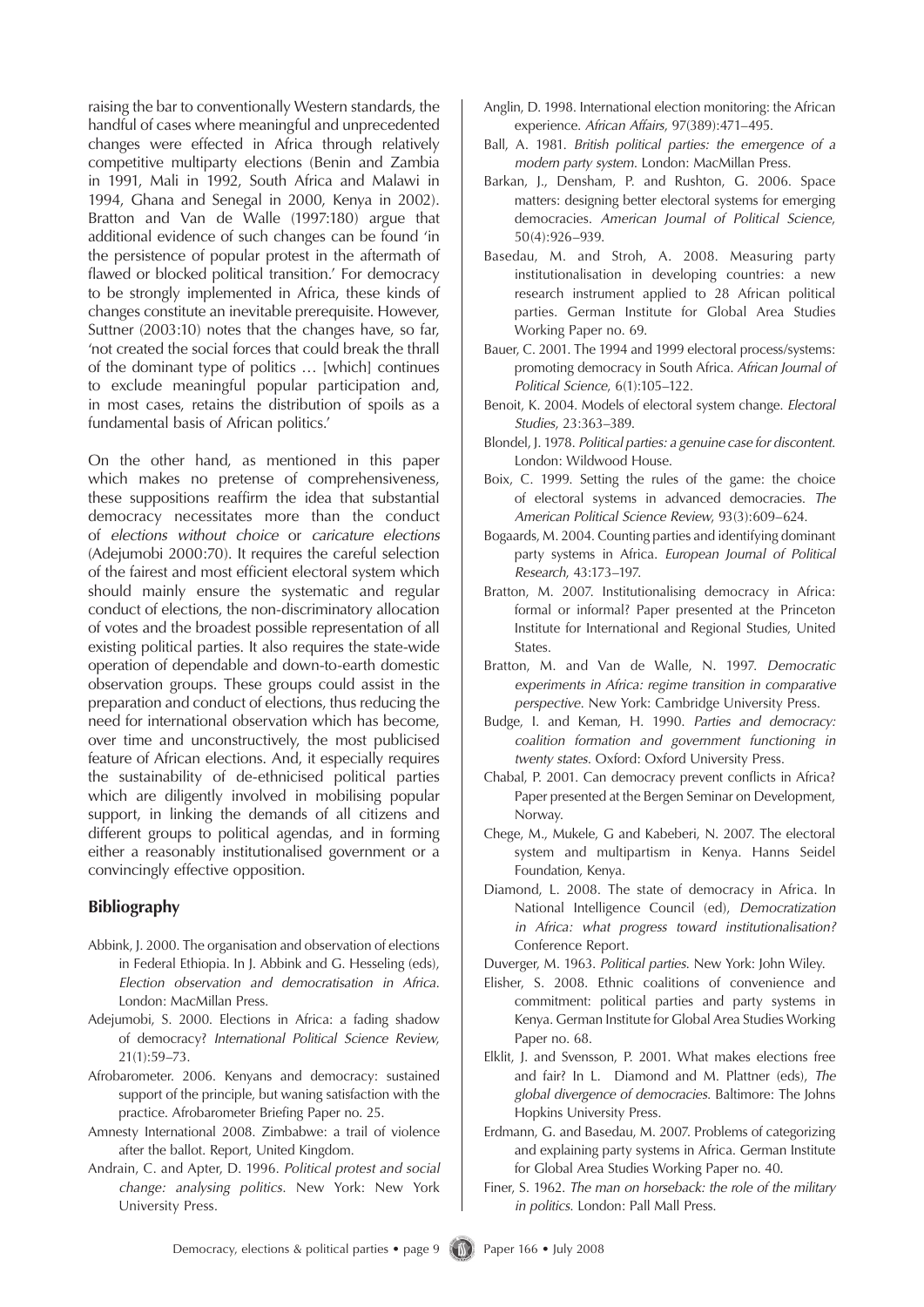- Garber, L. and Bjornlund, E. 1992. Election monitoring in Africa. Paper prepared for the National Democratic Institute for International Affairs, United States.
- Garber, L., McCoy, J. and Pastor, R. 1991. Pollwatching and peacemaking. *Journal of Democracy*, 2(4):102–114.
- Geisler, G. 1993. Fair? what has fairness got to do with it? vagaries of election observations and democratic standards. *The Journal of Modern African Studies*, 31(4):613–637.
- Gentili, M. 2005. Party, party systems and democratisation in Sub-Saharan Africa. Paper presented at the Sixth Global Forum on Reinventing Government, Republic of Korea.
- Gloppen, S. and Kanyongolo, E. 2004. The role of the judiciary in the 2004 general elections in Malawi. Chr. Michelsen Institute Working Paper no.16
- Goodwin-Gill, G. 1994. *Free and fair elections*. Geneva: Inter-Parliamentary Union.
- Hodgkin, T. 1961. *African political parties*. London: Penguin Books.
- Ionescu, G. and de Madariaga, I. 1968. *Opposition: past and present of a political institution*. London: Penguin Books.
- Janowitz, M. 1977. *Military institutions and coercion in the developing nations*. Chicago: The University of Chicago Press.
- Joireman, S. 2001. Inherited legal systems and effective rule of law: Africa and the colonial legacy. *The Journal of Modern African Studies*, 39(4):571–596.
- Joseph, R. 1999. State, conflict, and democracy in Africa. In R. Joseph (ed), *State, conflict, and democracy in Africa*. Boulder: Lynne Rienner.
- Kiiza, J. 2005. The role of opposition parties in a democracy. Paper presented at the Regional Conference on Political Parties and Democratisation in East Africa, Tanzania.
- Kohn, R. 2001. How democracies control the military. In L. Diamond and M. Plattner (eds), *The global divergence of democracies*. Baltimore: The Johns Hopkins University Press.
- Kummel, G. and Von Bredow, W. 2000. New roles for the armed forces and the concept of democratic control. In G. Kummel and W. Von Bredow (eds), *Civil military relations in an age of turbulence: armed forces and the problem of democratic control*. Strausberg: Sozialwissenschaftliches Institut der Bundeswehr.
- LaPalombara, J. and Weiner, M. 1966. The origin and development of political parties. In J. LaPalombara and M. Weiner (eds), *Political parties and political development*. Princeton: Princeton University Press.
- Lindberg, S. 2006. Opposition parties and democratisation in Africa. *Journal of Contemporary African Studies*, 24(1):123–138.
- Madhuku, L. 2002. Constitutional protection of the independence of the judiciary: a survey of the position in southern Africa. *Journal of African Law*, 46(2):232–245.
- Mainwaring, S. 2001. Party systems in the third wave. In L. Diamond and M. Plattner (eds), *The global divergence of democracies*. Baltimore: The Johns Hopkins University Press.
- Makinda, S. 1996. Democracy and multiparty politics in Africa. *The Journal of Modern African Studies*, 34(4):555–573.
- Michels, R. 1962. *Political parties: a sociological study of the oligarchical tendencies of modern democracy*. New York: Collier Books.
- Monga, C. 1999. Eight problems with African politics. In L. Diamond and M. Plattner (eds), *The global divergence of democracies*. Baltimore: The Johns Hopkins University Press.
- Morrison, M. 2004. Political parties in Ghana through four republics: a path to democratic consolidation. *Comparative Politics*, 36(4):421–442.
- Murithi, T. 2000. Alternative electoral systems: electoral systems and the management of ethnic conflict in Africa. Unpublished paper.
- Ndulo, M. 2008. The judiciary, constitutionalism and human rights. *In National Intelligence Council (ed), Democratization in Africa: what progress toward institutionalisation?* Conference Report.
- Nohlen, D. 1996. *Elections and electoral systems*. New Delhi: MacMillan Press.
- Norris, P. 1997. Choosing electoral systems: proportional, majoritarian and mixed systems. *International Political Science Review*, 18(3):297–312.
- Nyamwamu, C. 2008. After the storm: how to assess the setbacks of Kenya's democratisation process. Paper presented at the Goethe-Institut, Ethiopia.
- Ottaway, M. 1999. Ethnic politics in Africa: change and continuity. In R. Joseph (ed), *State, conflict, and democracy in Africa*. Boulder: Lynne Rienner.
- Pastor, R. 1999. A brief history of electoral commissions. In A. Schedler, L. Diamond and M. Plattner (eds), *The self-restraining state: power and accountability in new democracies*. Boulder: Lynne Rienner.
- Patel, N. 2005. Political parties: development and change in Malawi. Electoral Institute of Southern Africa Research Report no. 21.
- Powell, B. 2000. *Elections as instruments of democracy*. New Haven: Yale University Press.
- Prempeh, K. 2008. The persistence of imperial presidency in Africa's emerging democracies. In National Intelligence Council (ed), *Democratization in Africa: what progress toward institutionalisation?* Conference Report.
- Prempeh, K. 2001. A new jurisprudence for Africa. In L. Diamond and M. Plattner (eds), *The global divergence of democracies*. Baltimore: The Johns Hopkins University Press.
- Pridham, G. and Lewis, P. 1996. Stabilising fragile democracies and party system development. In G. Pridham and P. Lewis (eds), *Stabilizing fragile democracies: comparing new party systems in southern and eastern Europe*. London: Routledge.
- Rakner, L. and Svåsand, L. 2007. Multiparty elections in Africa's new democracies. Chr. Michelsen Institute Report no. 7.
- Rakner, L. and Svåsand, L. 2005. Maybe free but not fair: electoral administration in Malawi 1994–2004. Chr. Michelsen Institute Report no. 5.
- Sartori, G. 1976. *Parties and party systems: a framework for analysis*. Cambridge: Cambridge University Press
- Shively, P. 1999. *Power and choice: an introduction to political science*. New York: McGraw-Hill.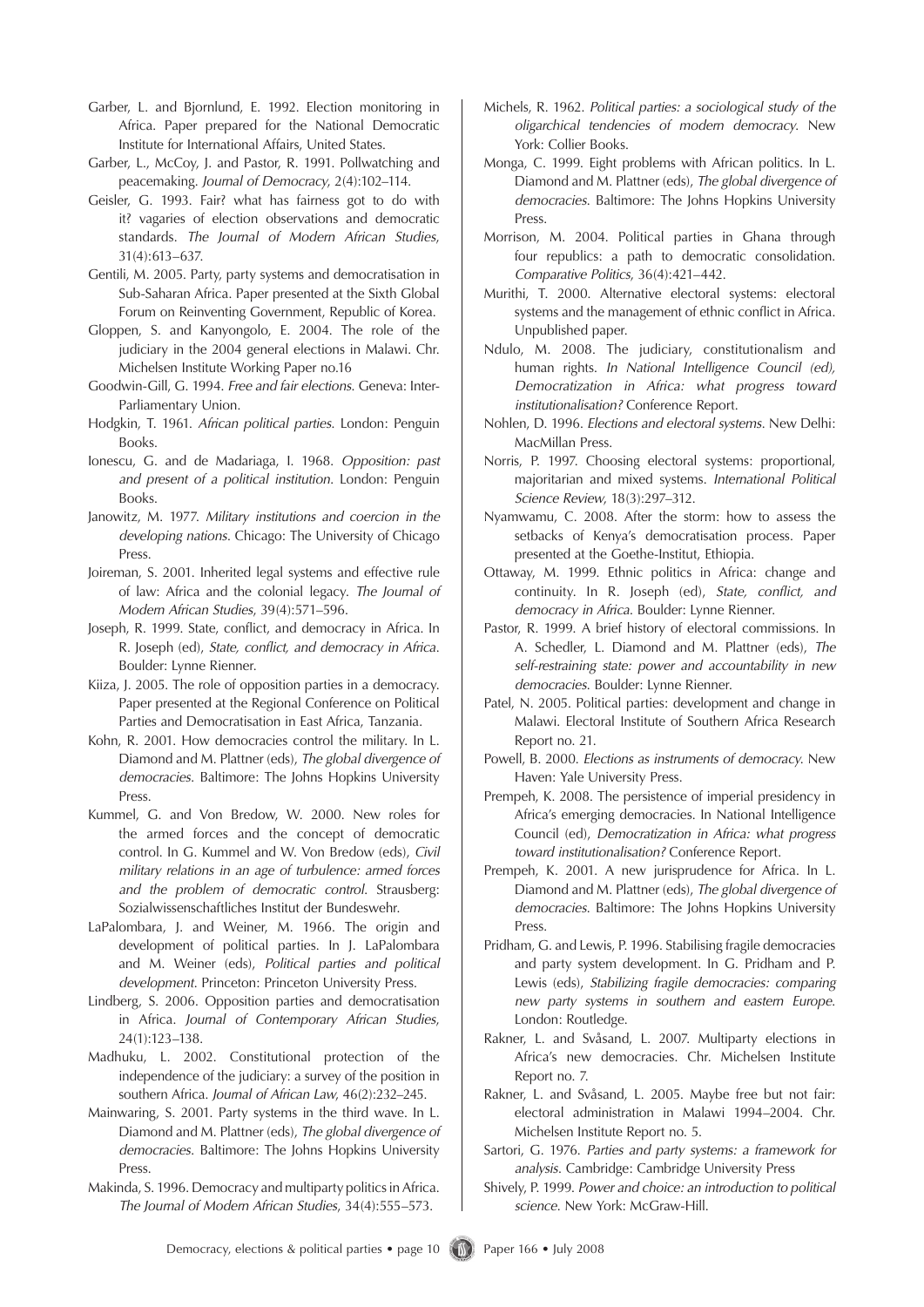- Simutanyi, N. 2005. Political parties and party system in Zambia. Background paper prepared for Friedrich Ebert Stifung, Zambia.
- Sundhaussen, U. 1998. The military: a threat to democracy? *Australian Journal of Politics and History*, 44(3):329–349.
- Suttner, R. 2003. Transformation of political parties in Africa today. Friedrich Ebert Stifung South Africa Office Occasional Paper no. 19.
- UN Integrated Regional Information Networks 2008. Zimbabwe: military rattle sabres in support of Mugabe. Available at http://www.irinnews.org/report. aspx?ReportID=77254 [accessed 13 March 2008].
- Van Cranenburgh, O. 2000. Democratisation in Africa: the role of election observation. In J. Abbink and G. Hesseling (eds), *Election observation and democratisation in Africa*. London: MacMillan Press.
- Vengroff, R. and Magala, M. 2001. Democratic reform, transition and consolidation: evidence from Senegal's 2000 presidential election. *The Journal of Modern African Studies*, 39(1):129–162.
- Ware, A. 1995. *Political parties and party systems*. Oxford: Oxford University Press.
- Widner, J. 1999. Building judicial independence in common law Africa. In A. Schedler, L. Diamond and M. Plattner (eds), *The self-restraining state: power and accountability in new democracies*. Boulder: Lynne Rienner.
- Young, T. 1993. Elections and electoral politics in Africa. *Africa: Journal of the International African Institute*, 63(3): 299–312.
- Zolberg, A. 1966. *Creating political order: the party-states of West Africa*. Chicago: Rand McNally.